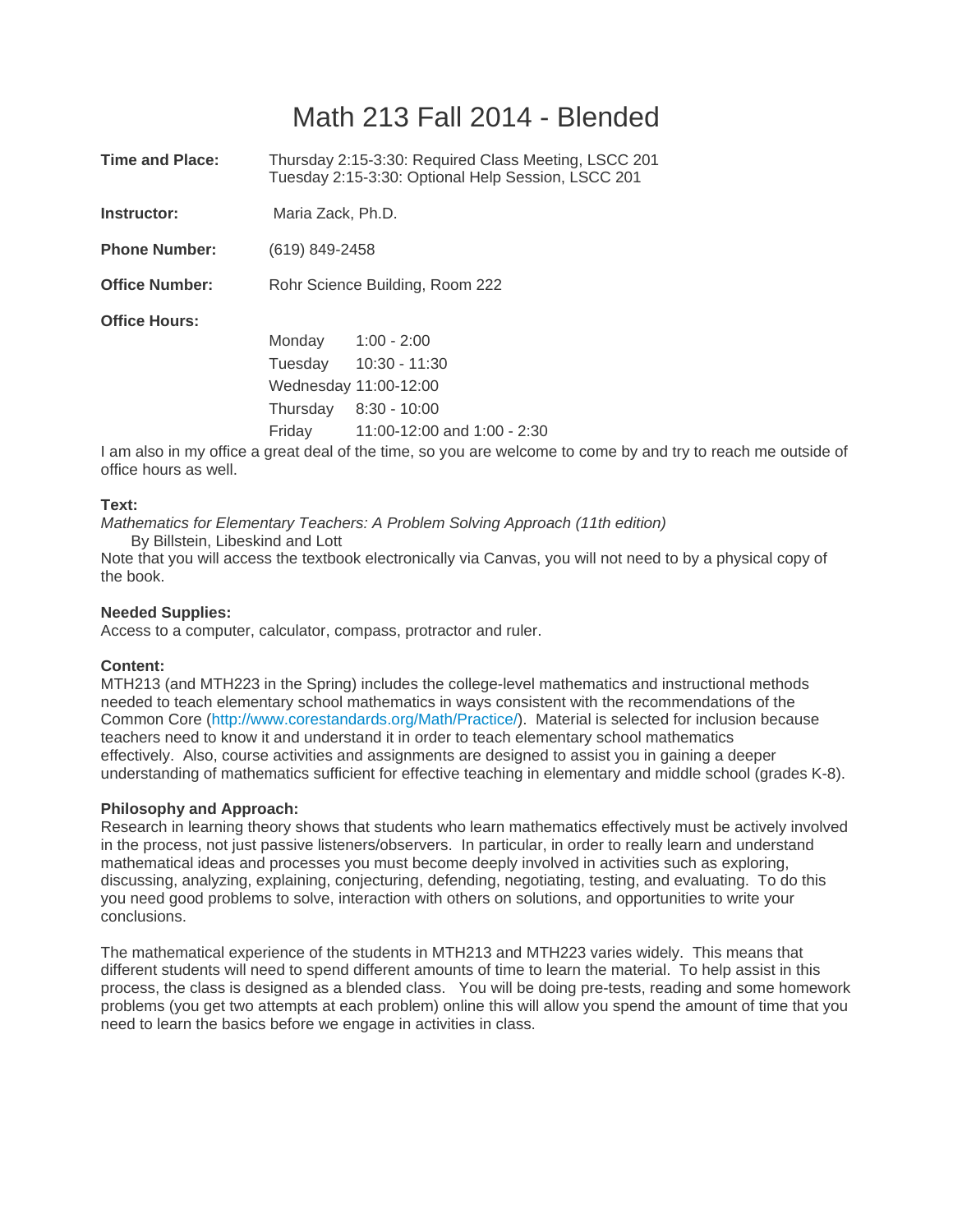## **Objectives:**

The course is designed to help you:

- acquire knowledge and develop understanding of the conceptual and procedural foundations for teaching elementary school mathematics
- develop the ability to teach mathematics developmentally (i.e., basing procedural knowledge on clear connections with prior conceptual knowledge)
- acquire knowledge and develop ability to create a problem solving environment in the classroom, to set and achieve teaching goals, to stimulate and manage classroom discourse, to use technology effectively, and to make ongoing instructional decisions
- acquire confidence sufficient to teach elementary mathematics positively and enthusiastically

### **Learning Outcomes**

- Students will be able to demonstrate a facility with operations on the integers.
- Students will be able to demonstrate a facility with operations on the rational numbers.
- Students will be able to apply concepts from number theory to solve problems.

## **Grading:**

Your grade for the course is based on:

| Pre-tests                         | 5%   |
|-----------------------------------|------|
| Online Homework                   | 15%  |
| Written Homework                  | 15%  |
| <b>Review Exercises for Exams</b> | 5%   |
| 1 in-Class Written Exam           | 25%  |
| Cumulative Final Exam             | 35%  |
| Total                             | 100% |

The grading scale for the course is:

|                | А         | B        | C        | D        |
|----------------|-----------|----------|----------|----------|
|                |           | (87,90)  | (77, 80) | (67, 70) |
|                | [92, 100] | [82, 87] | [72, 77] | [62, 67] |
| $\blacksquare$ | [90, 92)  | [80, 82) | [70, 72) | [60, 62) |

Note that a student who fails both the In-Class Exam and the Final will not pass the class regardless of the total points accumulated.

#### **Graphical Schedule of Assignments**

A graphical representation of assignments can be seen in the Schedule. Click the link to view it.

## **Credit Hour Information: Distribution of Student Learning Hours**

It is anticipated that you will spend a minimum of 37.5 participation hours per credit hour in your course. The estimated time expectations for this course are shown below:

| <b>Online Pre-Test</b>            |        |
|-----------------------------------|--------|
| Reading: Text and Notes           | 29     |
| Online Homework                   | 21     |
| In-Class Meeting + Written Exam   | 18.75  |
| <b>Written Homework</b>           | 21     |
| Exam Preparation (online reviews) | 15     |
| Final Exam                        | 2.5    |
| TOTAL                             | 113.25 |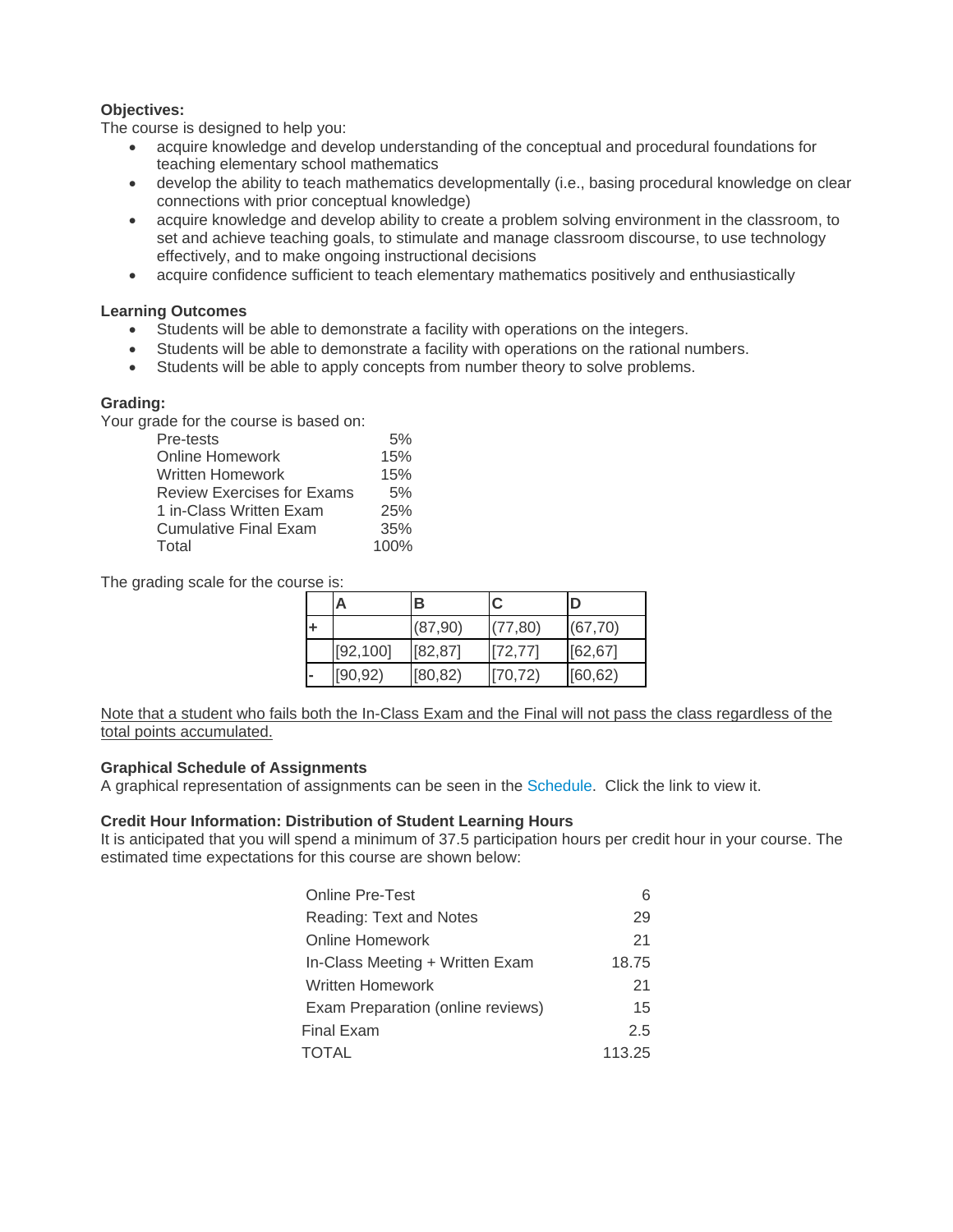#### **Homework:**

#### You will have two types of homework:

Online Homework - this will be due at 11:59 PM the Wednesday before our class face to face meeting. Your online homework will be graded by the computer. You will have two attempts to work each problem. Written Homework - this will be **due at the start of class** the next Thursday. No late homework will be accepted except by prior arrangement or with a documented emergency. In your written homework I expect to see calculations using the terminology and methods of the class and not just the answer. A random selection (the same for all people) of the problems will be graded on any homework assignment.

#### **Basic Competency Test:**

In order to pass MTH213 you must pass this test at the 80% level. It will be given the first day of classes and then retakes can be arranged on a one to one basis with the course professor.

#### **Exams:**

There is one in-class exam. If you do not take an exam you will receive a zero for it. Late exams may be taken only by prior arrangement or with a documented emergency. I must participate in the decision for you to miss an exam, this means that you need to phone me before missing an exam.

#### **Final:**

The final is cumulative and is given on **THURSDAY DECEMBER 18, 1:30-4:00 p.m.** The final exam date and time is set by the university at the beginning of the semester and may not be changed by the instructor. Only in the case that a student is required to take three exams during the same day of finals week is an instructor authorized to change the exam date and time for that particular student.

#### **Attendance:**

Attendance is expected at each class session. In the event of an absence you are responsible for the material covered in class and the assignments given that day. Here is the university's stated policy on attendance:

Regular and punctual attendance at all classes in which a student is registered is considered essential to optimum academic achievement. Therefore, regular attendance and participation in each course are minimal requirements to be met. There are no allowed or excused absences except as approved in writing by the Provost for specific students participating in certain university-sanctioned activities. Excused absences still count toward the 10%-20% limits, but allow students to make up work, quizzes, or tests missed as a result of a university-sanctioned activity. Activities of a unique nature, such as labs or other activities identified clearly on the syllabus, cannot be made up except in rare instances when instructors have given advanced, written approval for doing so. Whenever the number of accumulated absences in a class, for any cause, exceeds ten (10) percent of the total number of class meetings, the faculty member should send an e-mail to the student and the Vice Provost for Academic Administration (VPAA) warning of attendance jeopardy. If more than twenty (20) percent of the total number of class meetings is reported as missed, the faculty member or VPAA may initiate the student's de-enrollment from the course without further advanced notice to the student. If the date of de-enrollment is past the last date to withdraw from a class, the student will be assigned a grade of W or WF consistent with university policy in the Grading section of the catalog. There are no refunds for courses where a de-enrollment was processed. For more details see the PLNU catalog in the area of Attendance.

Because this course is a hybrid course, here is how attendance will be calculated:

Face to face portion of the class: You must be present on time for the full class for you to be considered present in the face to face meeting.

Online portion of the class: You are expected to work on material online every week. In order to get credit for being "present" in the online portion of the class each week you must complete at least one online homework assignment or exam review assignment (for test weeks) before the due date/time for that week

If you miss 10% of the class, you will receive a warning. If you miss 20% of the class, you will be automatically de-enrolled.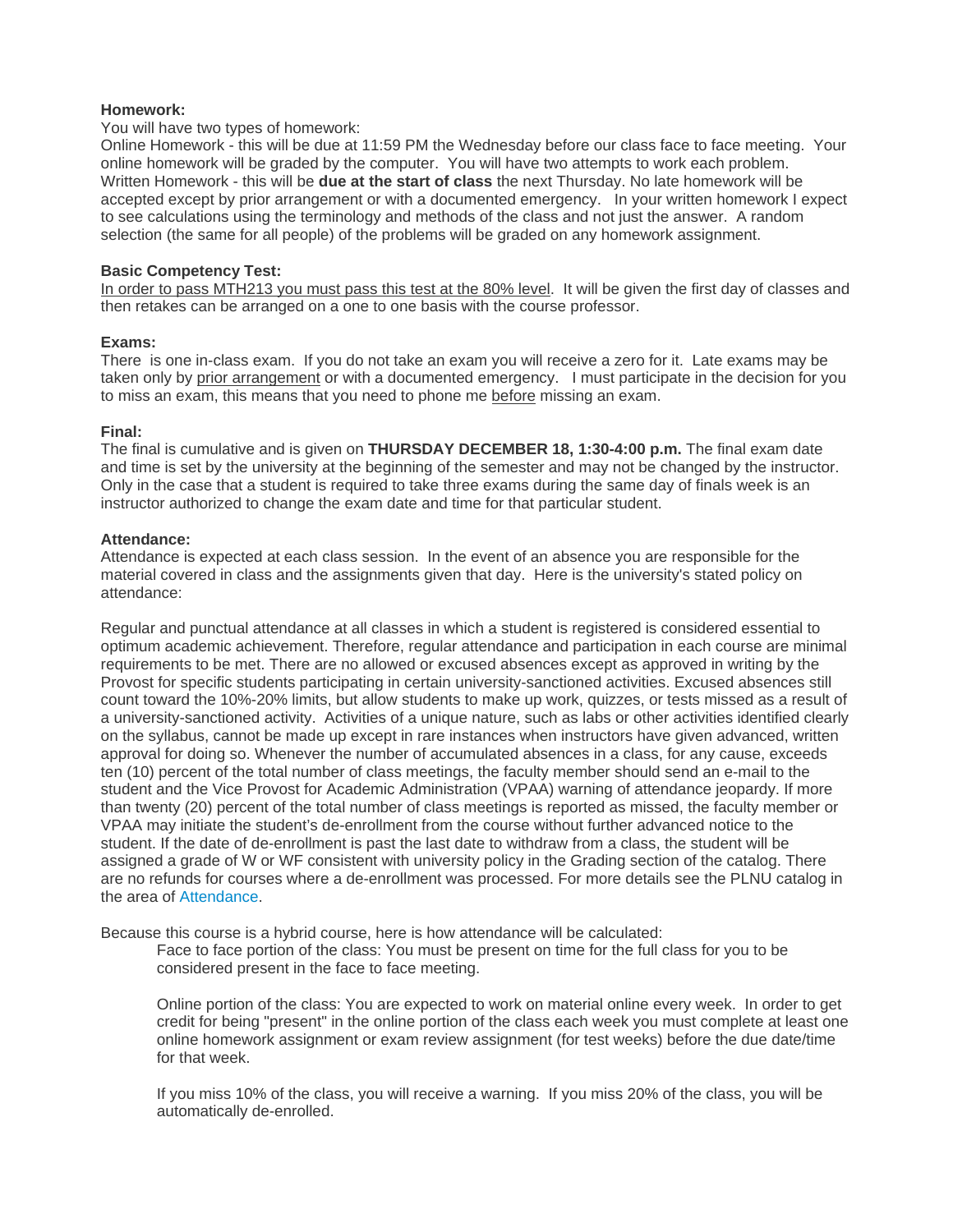#### **Class Enrollment:**

It is the student's responsibility to maintain his/her class schedule. Should the need arise to drop this course (personal emergencies, poor performance, etc.), the student has the responsibility to follow through (provided the drop date meets the stated calendar deadline established by the university), not the instructor. Simply ceasing to attend this course or failing to follow through to arrange for a change of registration (drop/add) may easily result in a grade of F on the official transcript.

#### **Academic Accommodations:**

While all students are expected to meet the minimum academic standards for completion of their courses as established by the instructors, students with special needs may require academic accommodations. At Point Loma Nazarene University, students requesting academic accommodations must file documentation with the Disability Resource Center (DRC), located in the Bond Academic Center. Once the student files documentation, the Disability Resource Center contacts the student's instructors and provides written recommendations for reasonable and appropriate accommodations to meet the individual needs of the student. This policy assists the university in its commitment to full compliance with Section 504 of the Rehabilitation Act of 1973, the Americans with Disabilities (ADA) Act of 1990, and ADA Amendments Act of 2008, all of which prohibit discrimination against students with special needs and guarantees all qualified students equal access to the benefits of PLNU programs and activities. For more details see the PLNU catalog for information on Accommodations.

Students with learning disabilities who may need accommodations should discuss options with the instructor during the first two weeksof class.

#### **Academic Honesty:**

The Point Loma Nazarene University community holds the highest standards of honesty and integrity in all aspects of university life. Any violation of the university's commitment is a serious affront to the very nature of Point Loma's mission and purpose. Violations of academic honesty include cheating, plagiarism, falsification, aiding academic dishonesty, and malicious interference. The details of PLNU's meaning of each of these words can be found in the PLNU catalog on Academic Honesty.

A student remains responsible for the academic honesty of work submitted in PLNU courses and the consequences of academic dishonesty beyond receipt of the final grade in the class and beyond the awarding of the diploma. Ignorance of these catalog policies will not be considered a valid excuse or defense. Students may not withdraw from a course as a response to a consequence.

A student who is caught cheating on any item of work will receive a zero on that item and may receive an "F" for the semester. See the PLNU Catalog for a further explanation of the PLNU procedures for dealing with academic dishonesty.

#### **E-mail and Messages:**

I expect that you regularly use e-mail. I will periodically send you information and updates via e-mail and/or via canvas. In the first week of class you must activate your PLNU e-mail account if you are not currently using it. Please try to send questions about specific problems or course details to me via Canvas so that all members of the class can see the response.

#### **Some Tips About This Class:**

- Reading mathematics is a fairly slow process and will require you to read things more than once. Do not get behind, you want to be working on class material most days.
- Read with a pencil in hand. Be sure to fill in details and check the author's computations. It will probably help your studying if you write these calculations in a notebook.
- Read the material and work the online problems with the text before attempting quizzes and written homework.
- Work lots of problems. Part of becoming good at mathematics is practice.
- Work in groups. You learn a lot if you have to explain your solution to someone else (we will be doing this in class).
- Stay current with your assignments (cramming won't help)
- If you have a question **ASK**.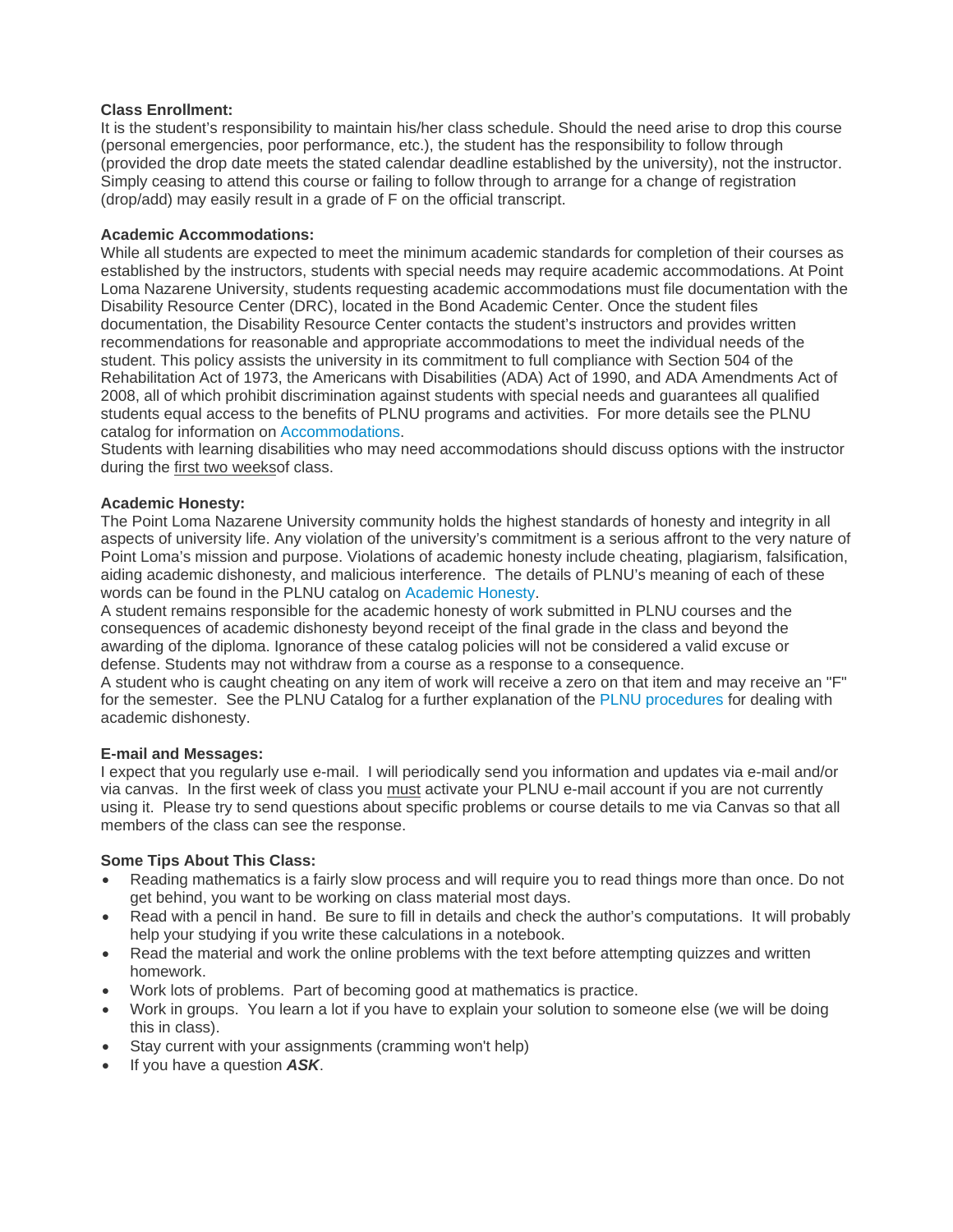## **Weekly Schedule**

| <b>Week and</b><br><b>Start Date</b> | <b>Prior to Class</b><br><b>Online</b> | <b>Prior to Class</b><br>Online<br><b>Assignments</b><br>Due 11:59 p.m.<br>Wednesday | <b>Open Lab</b><br><b>Tuesday</b> | In class<br><b>Thursday</b>                                                    | <b>After Class</b><br>Homework (problems from textbook to be<br>done on paper)<br>Due in class on Thursday of next week                                                                                                                                                                                                                               |
|--------------------------------------|----------------------------------------|--------------------------------------------------------------------------------------|-----------------------------------|--------------------------------------------------------------------------------|-------------------------------------------------------------------------------------------------------------------------------------------------------------------------------------------------------------------------------------------------------------------------------------------------------------------------------------------------------|
| 9/1/14                               |                                        |                                                                                      | None for first<br>week            | Introduction to the Class<br>Introduction to Chapter 1                         | None for the first week                                                                                                                                                                                                                                                                                                                               |
| $\overline{2}$<br>9/8/14             | Chapter 1<br>Pre-test<br>Read          | Chapter 1<br>Assigned<br>Problems<br>(Pearson HW)                                    | for Help                          | Optional Session Chapter 1 Activities<br>Introduction to Chapter 2             | Section 1.1: Assignment 1-1B (page 16 in the<br>text book, this page number will show in the<br>online copy of the book): 1, 2, 8, 9, 11<br>Section 1.2: Assignment I-2B (page 30 in the<br>text book): 1 (a,b), 2 (a,b,c), 3 (a,b,c), 6, 9<br>Section 1.3 Assignment 1-3B (page 44 in the<br>text book): 1, 5, 6, 11                                 |
| 3<br>9/15/14                         | Chapter 2<br>Pre-test<br>Read          | Chapter 2<br>Assigned<br>Problems<br>(Pearson HW)                                    | for Help                          | Optional Session Chapter 2 Activities<br>Introduction to Chapter 3.1-3.2       | Section 2.1: Assignment 2-1B (page 64 in the<br>text book): 3, 10, 11, 15 (a,b), 16<br>Section 2.2: Assignment 2-2B (page 79 in the<br>text book): 3, 5(a,b), 11, 14, 16<br>Section 2.3 Assignment 2-3B (page 90 in the<br>text book): 5(a,b,c,d), 9, 10, 11,13 (look at the<br>example from our face to face meeting to think<br>about how to do 13) |
| 9/22/14                              | Pre-test<br>Read                       | Chapter 3.1-3.2 Chapter 3.1-3.2<br>Assigned<br>Problems<br>(Pearson HW)              | for Help                          | Optional Session Chapter 3.1-3.2 Activities<br>Introduction to Chapter 3.3-3.5 | Section 3.1: Assignment 3-1B (page 110 in the<br>text book): 1, 5(a,b), 8, 15, 18, 20<br>Section 3.2: Assignment 3-2B (page 123 in the<br>text book): 1, 6, 10, 11, 12(a,b,c), 16, 17                                                                                                                                                                 |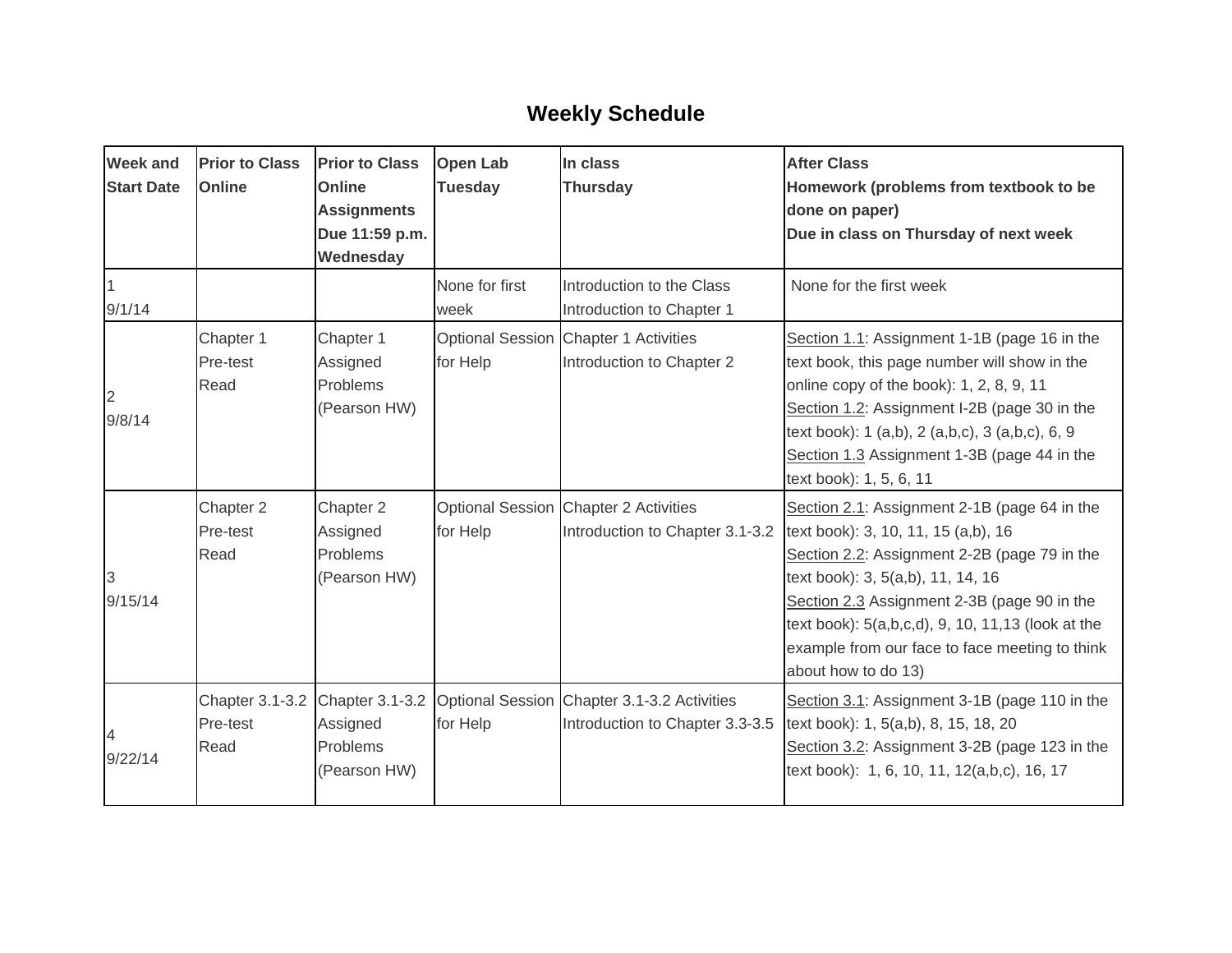| 5<br>9/29/14  | Chapter 3.3-3.5 Chapter 3.3-3.5<br>Continue<br>reading                | Assigned<br>Problems<br>(Pearson HW)                     | No help session<br>this week, if you<br>have questions<br>post them to the<br>class discussion. | Chapter 3.3-3.5 Activities<br>Introduction to Chapter 4                  | Section 3.3: Assignment 3-3B (page 140 in the<br>text book): 5, 6, 10, 12, 13<br>Section 3.4: Assignment 3-4B (page 155 in the<br>text book): 2, 4 (a,b,c), 5, 12, 14,<br>Section 3.5: Assignment 3-5B (page 166 in the<br>text book): 2, 3, 4, 5(a,b), 6, 13(a,b)                                                                                                                                                                                        |
|---------------|-----------------------------------------------------------------------|----------------------------------------------------------|-------------------------------------------------------------------------------------------------|--------------------------------------------------------------------------|-----------------------------------------------------------------------------------------------------------------------------------------------------------------------------------------------------------------------------------------------------------------------------------------------------------------------------------------------------------------------------------------------------------------------------------------------------------|
| 6<br>10/6/14  | Chapter 4<br>Pre-test<br>Read                                         | Chapter 4<br>Assigned<br><b>Problems</b><br>(Pearson HW) | for Help                                                                                        | Optional Session Chapter 4 Activities<br><b>Test Review</b>              | Section 4.1: Assignment 4-1B (page 187 in the<br>text book): 4(a,b,c), 8, 11, 12(a,b), 14<br>Section 4.2: Assignment 4-2B (page 202 in the<br>text book): 3, 5, 15 and Mathematical<br>Connections 4.2 (bottom of page 202 in the text<br>book): 3, 6 pay attention to the fact that these<br>two problems need answers that should be<br>written in sentences.<br>Section 4.3 Assignment 4-3B (page 214 in the<br>text book): 1(b,c), 2 (c, d), 3, 9, 19 |
| 10/13/14      | ONLINE<br><b>Review Quizzes Activities</b><br>for Chapters 1-4 Review | <b>Test Review</b><br><b>Homework</b><br>Chapters 1-4    | Optional Session Exam (1 hour)<br>for Help                                                      | Introduction to Chapter 5                                                | No written homework this week.                                                                                                                                                                                                                                                                                                                                                                                                                            |
| 8<br>10/20/14 | Chapter 5<br>Pre-test<br>Read                                         | Chapter 5<br>Assigned<br>Problems<br>(Pearson HW)        | for Help                                                                                        | Optional Session Chapter 5 Activities<br>Introduction to Chapter 6.1-6.2 | Section 5.1: Assignment 5-1B (page 238 in the<br>text book): 4, 5, 8, 15, 21, 24<br>Section 5.2: Assignment 5-2B (page 252 in the<br>text book): 5, 8, 11, 13, 20(a,b,c,d), 21(a,b,c),<br>27                                                                                                                                                                                                                                                              |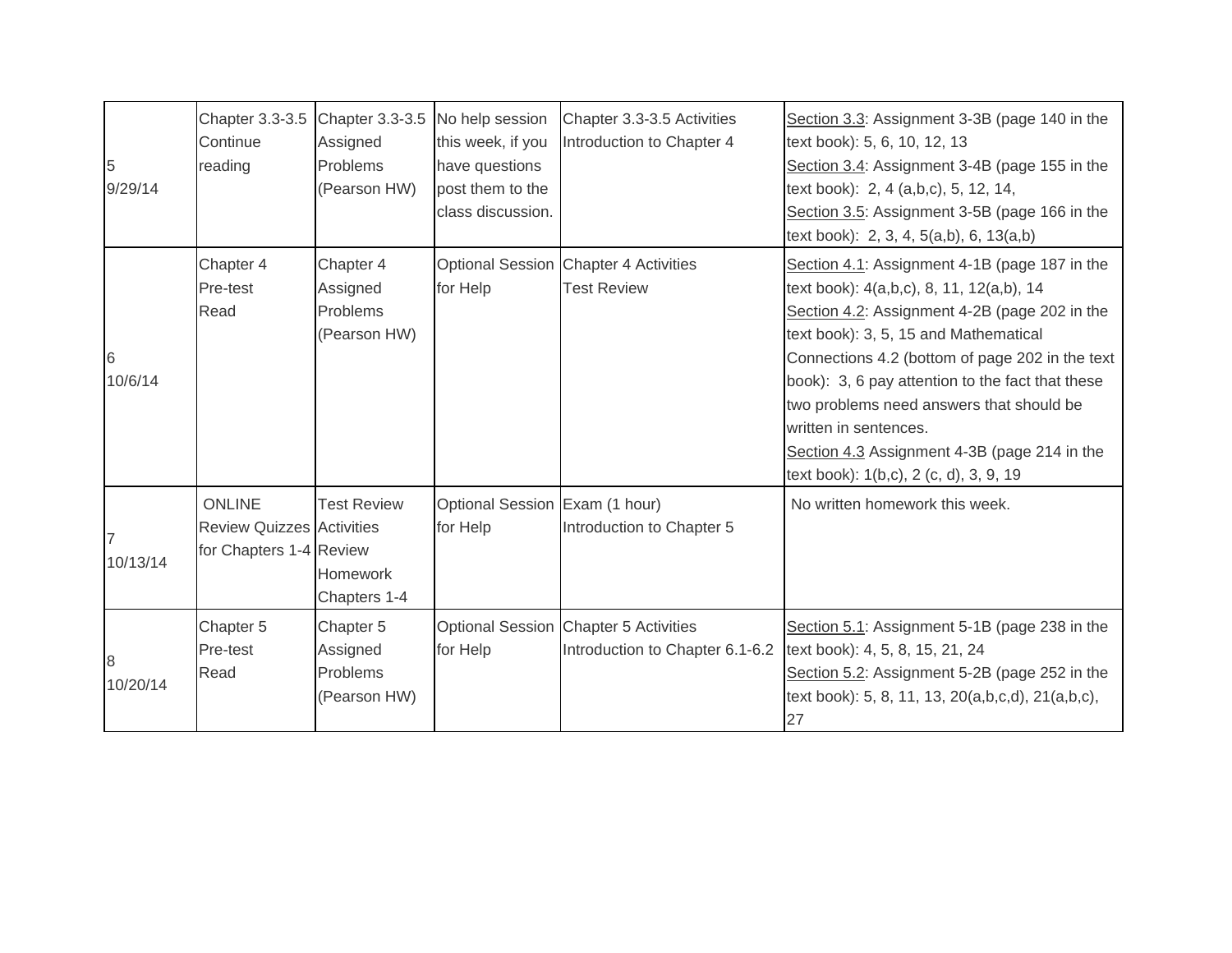| 9<br>10/27/14  | Pre-test<br>Read                       | Assigned<br>Problems<br>(Pearson HW)<br>Discussion or<br>Reflection                    | for Help | Chapter 6.1-6.2 Chapter 6.1-6.2 Optional Session Chapter 6.1-6.2 Activities<br>Introduction to Chapter 6.3-6.4 | Section 6.1: Assignment 6-1B (page 273 in the<br>text book): 1, 3, 6, 12, 16, 17, 22<br>Section 6.2: Assignment 6-2B (page 286 in the<br>text book): 1(a,b,c), 2, 6, 7, 12, 13, 19               |
|----------------|----------------------------------------|----------------------------------------------------------------------------------------|----------|----------------------------------------------------------------------------------------------------------------|--------------------------------------------------------------------------------------------------------------------------------------------------------------------------------------------------|
| 10<br>11/3/14  | Chapter 6.3-6.4<br>Continue<br>reading | Chapter 6.3-6.4<br>Assigned<br>Problems<br>(Pearson HW)<br>Discussion or<br>Reflection | for Help | Optional Session Chapter 6.3-6.4 Activities<br>Introduction to Chapter 7.1-7.2                                 | Section 6.3: Assignment 6-3B (page 308 in the<br>text book): 2, 3(a,b,c), 5, 6, 12, 14, 18<br>Section 6.4: Assignment 6-4B (page 321 in the<br>text book): 2, 3, 8, 10, 14, 20                   |
| 11<br>11/10/14 | Chapter 7.1-7.2<br>Pre-test<br>Read    | Chapter 7.1-7.2<br>Assigned<br>Problems<br>(Pearson HW)<br>Discussion or<br>Reflection | for Help | Optional Session Chapter 7.1-7.2 Activities<br>Introduction to Chapter 7.3-7.4                                 | Section 7.1: Assignment 7-1B (page 340 in the<br>text book): 1(c,d), 2(a,b), 10, 13, 14, 16<br>Section 7.2: Assignment 7-2B (page 356 in the<br>text book): 1, 3, 6, 8, 10, 14, 16               |
| 12<br>11/17/14 | Chapter 7.3-7.4<br>Continue<br>reading | Chapter 7.3-7.4<br>Assigned<br>Problems<br>(Pearson HW)<br>Discussion or<br>Reflection | for Help | Optional Session Chapter 7.3-7.4 Activities<br>Introduction to Chapter 8.1-8.3                                 | Section 7.3: Assignment 7-3B (page 366 in the<br>text book): 1(a,b,c,d), 2(a,b,c), 4, 5, 8, 16<br>Section 7.4: Assignment 7-4B (page 381 in the<br>text book): 1(a,b,c), 2(c,d), 4, 9, 14, 16 25 |
| 13<br>11/24/14 | Chapter 8.1<br>Pre-test<br>Read        | Chapter 8.1<br>Assigned<br>Problems<br>(Pearson HW)<br>Discussion or<br>Reflection     | for Help | Optional Session Thanksgiving Break - No face<br>to face class this week                                       | Section 8.1: Assignment 8-1B (page 401 in the<br>text book): 2, 3, 4, 9, 13, 14                                                                                                                  |